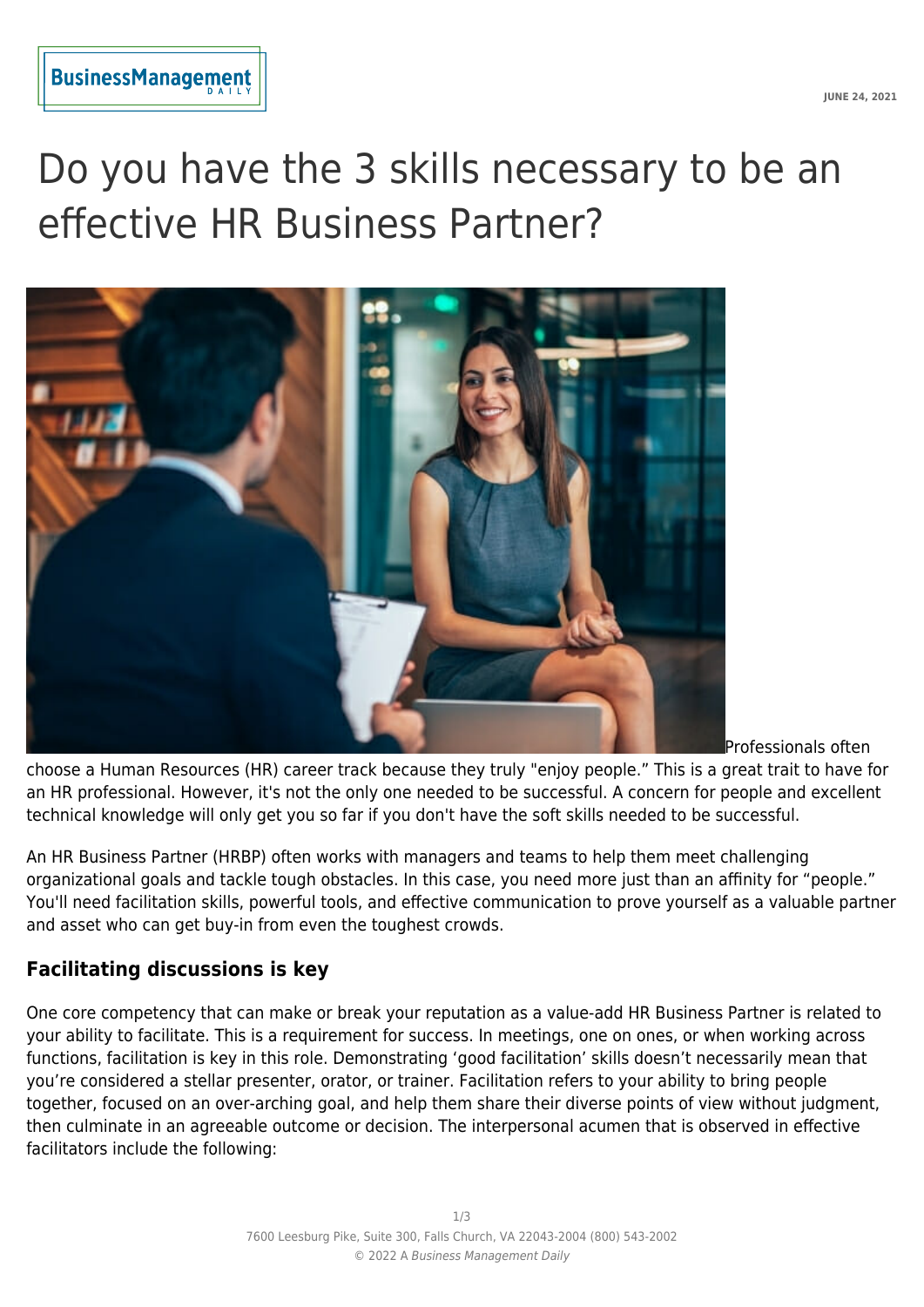- Listening with an open mind.
- Articulating differences between people as well as highlighting their common ground.
- Getting to the core of an issue or problem.
- Summarizing accurately and succinctly.
- Helping people brainstorm ideas for solutions.
- Assisting the team to narrow down "best fit" approaches to address the pending issue.

Harnessing the art of facilitation and demonstrating talent in this area will result in leaders, managers, and individual contributors seeking you out to help them attack difficult situations.

## **Use the tools at your disposal**

#### **Consider leveraging some of the tools available to you such as:**

- The Ishikawa Fishbone Root Cause Analysis diagram.
- Cost-benefit comparison method.
- SWOT analysis (identifying Strengths, Weaknesses, Opportunities, and Threats).
- Role Clarification conversations.
- Brainstorming quidelines.
- Force Field analysis.

The only way to get comfortable with any of these tools is to try them out. Start small. Choose one or two of the most applicable to your work environment, your industry, and the issues that arise.

Even those who graduate with MBA's or Master's degrees in Organizational Development often finish their education but then don't actually apply these problem-solving facilitation techniques in their workplace. If we don't use what we've learned, unfortunately, that knowledge falls to the curb. But let's be clear — you don't need to get an MBA or Master's degree to become adept at using these tools. Seek out opportunities, read about each one, and find someone in your organization who has the knowledge and who uses at least one of them.

## **Communicate effectively**

A second ingredient observed in high-performing HR Business Partners, who are greatly valued by their employers, is communication. How effectively can they communicate and translate organizational changes and important HR-related information to their client groups? They should be able to distill the core message that links directly to their audience.

Leaders, teams, and employees at every level appreciate it when an HRBP takes the time to do this pre-work, rather than go to a meeting and dump all the information in the whole PowerPoint. Much of the included information may not be relevant or useful to the whole group. Doing this planning before communicating is a good use of time and will increase your HRBP credibility. This will be noticed and appreciated by leaders in your client group. If you're thinking it's not worth the time, think again!

## **Skills for success**

There are a lot of other skills, knowledge, and abilities that successful HR Business Partners need to have. Organizing, implementing, and being seen as a trusted team player through the eyes of your peers will not only help with your credibility at work, but also improve your ability to get buy-in on initiatives.

It's not just your knowledge of employment laws, hiring practices, or company policies and procedures that makes you valuable. After all, this knowledge in the hands of an ineffective communicator won't do much good.